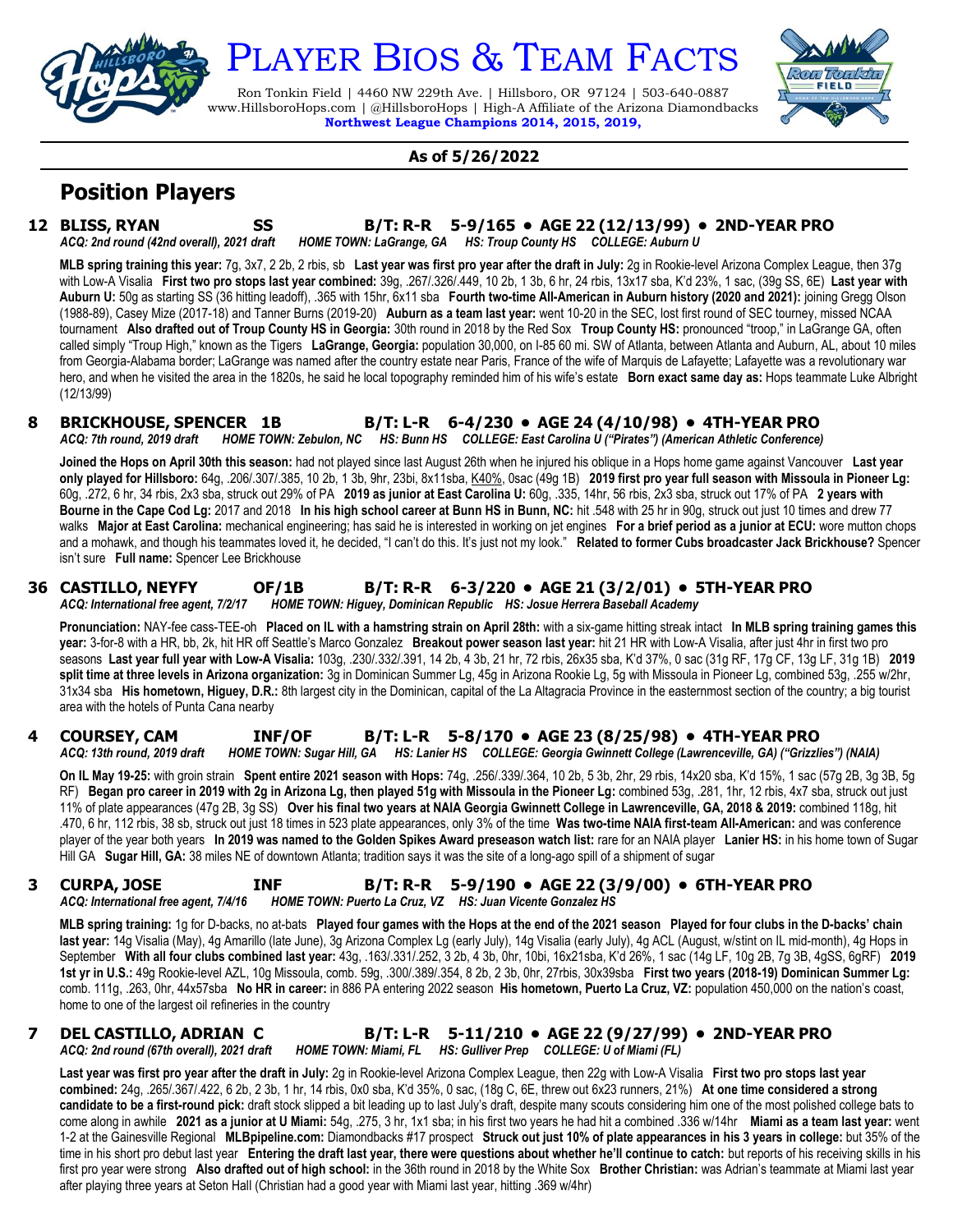#### **14 ENGLISH, TRISTIN 3B/OF/1B B/T: R-R 6-3/210 • AGE 25 (5/14/97) • 4TH-YEAR PRO** *ACQ: 3rd round, 2019 Draft (93rd overall) HOME TOWN: Williamson, GA HS: Pike County HS COLLEGE: Georgia Tech (Yellow Jackets) (ACC)*

**Joined Hops on 5/4:** began season with back injury **The Hops are the only professional team he's played for:** was with Hillsboro in 2019, his first pro year, and again in 2021 **Last year full year with Hops:** 83g, .242/.322/.391, 15 2b, 0 3b, 10hr, 48 rbis, 7x11 sba, 0 sac (52g 3B, 7g 1B, 12g RF, 3g LF) (final 16g last yr: 21x63, .333, 4hr, but also dealt with a back injury) **2019 first pro year with Hops**; 50g, .290/.356/.482, 12 2b, 2 3b, 7hr, 30 rbis, 1x1 sba (21g 3B, 16g RF, 7g 1B) **Had one of biggest HR in Hops franchise history on 9/9/19:** with best-of-five NWL Championship Series tied 1-1, English hit 2-run HR off Angel Acevedo in T9 to snap 0-0 tie; Hops would hang on to win in B9 2-1 **8/31/19 at Boise:** hit first grand slam by a Hops batter since Josh Anderson on 8/28/16—it had been three years and three days (and English also became the first Hop to hit a grand slam and steal a base in the same game) **2019 as a redshirt junior at Georgia Tech:** 58g, .346/.427/.710, 20 2b, 2 3b, 18hr, 71 rbis, 0x1 sba; also pitched as GaTech's closer, 15g (all relief), 3-0, 3.70, 6sv, 24.1ip, 19h, 7bb, 20k **Was a strong candidate for the John Olerud two-way player of the year award:** won by Aaron Shunk of U of Georgia **English at the Atlanta Regional in 2019 (won by Auburn):** 11-for-14 with three doubles, a home run, 5 runs scored, 8 RBIs; also pitched three scoreless innings to pick up save in 10-8 elimination-game win over Coastal Carolina **Missed entire 2017 season at Georgia Tech:** Tommy John surgery **Also drafted out of Pike County high school in 2015:** by Cleveland in the 39th round **Exclusively a 1B and P at GaTech:** played 3g in OF in summer ball in 2018; other than that only 1B and P since he was a 3B/P in high school

#### **36 LIN, LYLE C B/T: R-R 6-1/200 • AGE 24 (6/26/1997) • 4TH-YEAR PRO** *ACQ: 14th round, 2019 Draft HOME TOWN: Taipei, Taiwan HS: JSerra Catholic HS (San Juan Capistrano, CA) COLLEGE: Arizona State University*

**Joined the Hops on April 30th:** had not appeared for another club this year **2021 45g Low-A Visalia/10g AA Amarillo:** combined 55g, .222/.322/.298, 10 2b, 0 3b, 1hr, 17bi, 0x2 sba, K23%, 1 sac (38gC, 6g1B) **First pro year 2019, spent full year with Hops:** 31g, .205, 0hr, 8 rbis, 0x0 sba **Was starting catcher for Hops in decisive 5th game of 2019 NWL Championship Series:** came up in T4 in 1-1 tie, hit a 2-out double and scored go-ahead run on single by Ryan January; Hops went on to win 3-1 with Lin catching Connor Grammes (3ip, 1r), Ryne Nelson (3ip), Justin Garcia (2ip) and Eduardo Herrera (1ip) **2019 as a junior at Arizona State:** 1st-tm All-Pac 12, 56g, .299/.328/.457, 8 2b, 0 3b, career-high 9 hr, 50 rbis, 0 sb; was primarily a DH, started just 14 games behind the plate, Sam Ferri was usual starting catcher for Sun Devils **Not many Ks, not many walks in 2019 for ASU:** K'd just 12% of time, walked just 5% of time **Huge jump in RBIs at ASU in 2019:** as SO in 2018, had 18 rbis in 231 AB; as JR in 2019 had 46 rbis in 221 AB **ASU started the 2019 season 21-0:** but from that point went just 17-19 **ASU went to the Baton Rouge regional in 2019:** Lost 15-3 to Southern Miss, beat Stony Brook 13-5, lost to Southern Miss 13-12 **Linn in 2019 in the Baton Rouge regional:** 3x13, 4 rbis **Lin moved from Taiwan to San Juan Capistrano, CA in 2013:** his older sister had come to the U.S. for college at UCSB; this was all the English he knew when he moved prior to his sophomore year: "My name is Lyle. I'm 15 and I'm from Taiwan." **Was also drafted out of JSerra Catholic HS in 2016:** by Seattle in the 16th round; reportedly became the first Taiwan-born player selected in the MLB draft

#### **24 MIRANDA, ELIAN 1B/3B/OF B/T: R-R 6-1/200 • AGE 22 (5/31/99) • 2ND-YEAR PRO** *ACQ: International free agent, 1/2/20 HOME TOWN: El Viejo, Nicaragua HS: Instituto Nacional Dr. Miguel Jarquin Vallejos*

**Pronunciation:** ell-ee-on muh-RAWN-duh **Placed on IL on April 24th:** with a knee injury **Played for two teams in the D-backs chain last year in his first pro season:** started the season with 56g with Low-A Visalia, then 15g with the Hops over the final month of the year **Two teams combined (Visalia & Hillsboro) last year in 1st pro year:** 71g, .239/.344/.432, 16 2b, 2 3b, 9 hr, 46 rbis, K'd 26%, 0 sac, 3x10 sba (36g 1B, 10g 3B, 7g RF, 1g LF)

#### **45 MUNTZ, SHANE C/1B B/T: R-R 6-4/240 • AGE 23 (2/23/99) • 2ND-YEAR PRO** *ACQ: 15th round, 2021 draft HOME TOWN: Phoenixville, PA HS: Malvern Prep COLLEGE: Wake Forest U*

**Joined Hops on May 20th First seven weeks of this season with Low-A Visalia:** 26g, .300/.414/.500, 6 2b, 0 3b, 4hr, 15 rbis, 0x0 sba, K25%, 0 sac (14g 1B, 8g C) **Last year in pro debut season:** 15g in Arizona Complex League, then 5g with Low-A Visalia, combined 20g, .158/.319/.316, 10-for-72, 3 2b, 0 3b, 2 hr, 8 rbis, 0x0sba, K24%, 0 sac (12g C) **Four years at Wake Forest (2018-21):** 164g, .280/.408/.542, 36 hr, 110 rbis, K'd 25%, 0 sac, 1x2 sba (54g C, rest at DH and P) **Also pitched for Wake Forest his first two years, 2018-19:** combined 31g (1 start), 1-3, 6.64, 41ip, 35h, 31bb, 37k **Also drafted out of HS:** 37th round by San Diego in 2017 **Phoenixville, PA:** a small town of 16,000, part of the Philadelphia metro area, about 30 miles NW of downtown, a former mill town that has a recently rejuvenated downtown; in 1790, Phoenixville—then known as Manavon—was the site of the first nail factory in the U.S.; in 1958, parts of Phoenixville were featured in the movie *The Blob;* since 2000, Phoenixville has celebrated this with its annual "Blobfest" **Also from Phoenixville:** Hall-of-fame catcher Mike Piazza (born in Norristown PA, but grew up in Phoenixville, attending Phoenixville Area HS)

#### **9 ORIENTE, DANNY OF B/T: R-R 6-0/200 • AGE 24 (10/8/97) • 2ND-YEAR PRO** *ACQ: Nondrafted free agent, 6/14/20 HOME TOWN: Downers Grove, IL HS: Downers Grove South HS COLLEGE: U of Louisville*

**Pronunciation:** or-ee-INN-tay **Placed on 7-day IL on 4/16/22:** after lacerating his hand in an exacto-knife mishap **2021 in first pro year:** began the year with Low-A Visalia (44g), then ended year with Hillsboro (10g) **With Hops last year:** 10g, .324, 0hr, 0x1sba **Visalia and Hillsboro combined last year in first pro year:** 54g, .247/.345/.309, 5 2b, 2 3b, 1hr (just 8 xbh in 194ab), 17 rbis, K'd 20%, 0 sac (29g RF, 17g LF) **Signed as undrafted free agent on June 14, 2020:** 2021 was first year playing pro ball **2020 as redshirt JR with Louisville:** 17g, .268/1hr, 0x0 sba **2019 as RSSO at Louisville:** 63g, .332/1hr, 0x1 sba, led Louisville with 17 2b, played in **College World Series in 2019:** Cardinals went 2-2; lost 3-1 to eventual national champ Vandy, beat Auburn 5-3 & Miss. St. 4-3, lost to Vandy again 3-2; Oriente DH'd all four games and was only Louisville player to have a hit in all four games (he went 5-for-14 with 2B & sac); in elimination win over Mississippi State, Louisville trailed 3-2 entering bottom of ninth; after a leadoff walk and errant pickoff throw, Oriente singled home the tying run, then scored the winning run on a base hit **At Downers Grove South HS:** hit .560 as JR, .518 as SR, finished as school's all-time career leader in batting average, hits, doubles and triples **His teammates at Louisville:** Logan Wyatt and Tyler Fitzgerald, who played in 2021 with Eugene in the Giants' chain **His home town of Downers Grove IL:** part of Chicagoland area, 20 miles west of downtown **Also with ties to Downers Grove:** Randy "Macho Man" Savage, Johnny Sain

#### **20 ROBERTS, CALEB C/OF B/T: L-R 6-2/215 • AGE 22 (2/9/00) • 2ND-YEAR PRO** *ACQ: 5th round, 2021 draft HOME TOWN: Coral Springs, FL HS: St. Thomas Aquinas HS COLLEGE: U of North Carolina*

**Last year was first pro year after the draft in July:** 1g in Rookie-level Arizona Complex League, then 34g with Low-A Visalia **First two pro stops last year combined:** 35g, .209/.331/.304, 4 2b, 2 3b, 1 hr, 15 rbis, 3x4 sba, K'd 27%, 0 sac, (14g C, 12g RF, 9g LF, 5E in 20g in OF, as C threw out 11x28 runners, 39%) **2021 as JR with North Carolina:** 55g, .270, 10hr, 6x8 sba, K'd 16% (had more walks than strikeouts, 44bb, 41k) **Didn't have a lot of pop his first two years in college:** so he worked with an instructor in Florida to add power **Brother Brett:** a sophomore golfer in 2022 at Florida State U, was considered a top golf recruit in 2020, played for USA in 2019 in the Junior President's Cup, won Florida high school championship in 2018 **Played high school baseball at St. Thomas Aquinas HS in Ft. Lauderdale FL:** same school as tennis star Chris Evert, pro football HOFer Michael Irvin, pro golfer Jason Dufner, football player Brian Piccolo

#### **10 TAWA, TIM INF/OF B/T: R-R 6-0/210 • AGE 23 (4/7/99) • 2ND-YEAR PRO** *ACQ: 11th round, 2021 draft HOME TOWN: West Linn, OR HS: West Linn HS COLLEGE: Stanford U*

**MLB spring training:** 3g, 0x5, 1k **Last year was first pro year after the draft in July:** 2g in Rookie-level Arizona Complex League, then 36g with Low-A Visalia **First two pro stops last year combined:** 38g, .269/.374/.483, 9 2b, 2 3b, 6 hr, 22 rbis, 14x14 sba, K'd 22%, 0 sac, (13g CF, 12g LF, 5g RF, 4g 2B, 1g 3B, just 1E in 75 total chances) **2021 in 4th year at Stanford:** 52g, .290, 12 hr, 14x17 sba, 2 sac **Made College World Series All-Tournament Team last year:** hit .400 in 3g in Omaha with a double & a HR (at CWS, Stanford lost to NC State, beat Arizona, lost 6-5 to eventual national runner-up Vanderbilt) **Most Outstanding Player at last year's Stanford Regional:** 10-for-19 (.526) with 2 2b, 3 hr, 8 rbis, 7 runs scored **Legendary HS athlete in Oregon:** won four state Gatorade Player of the Year awards, one in baseball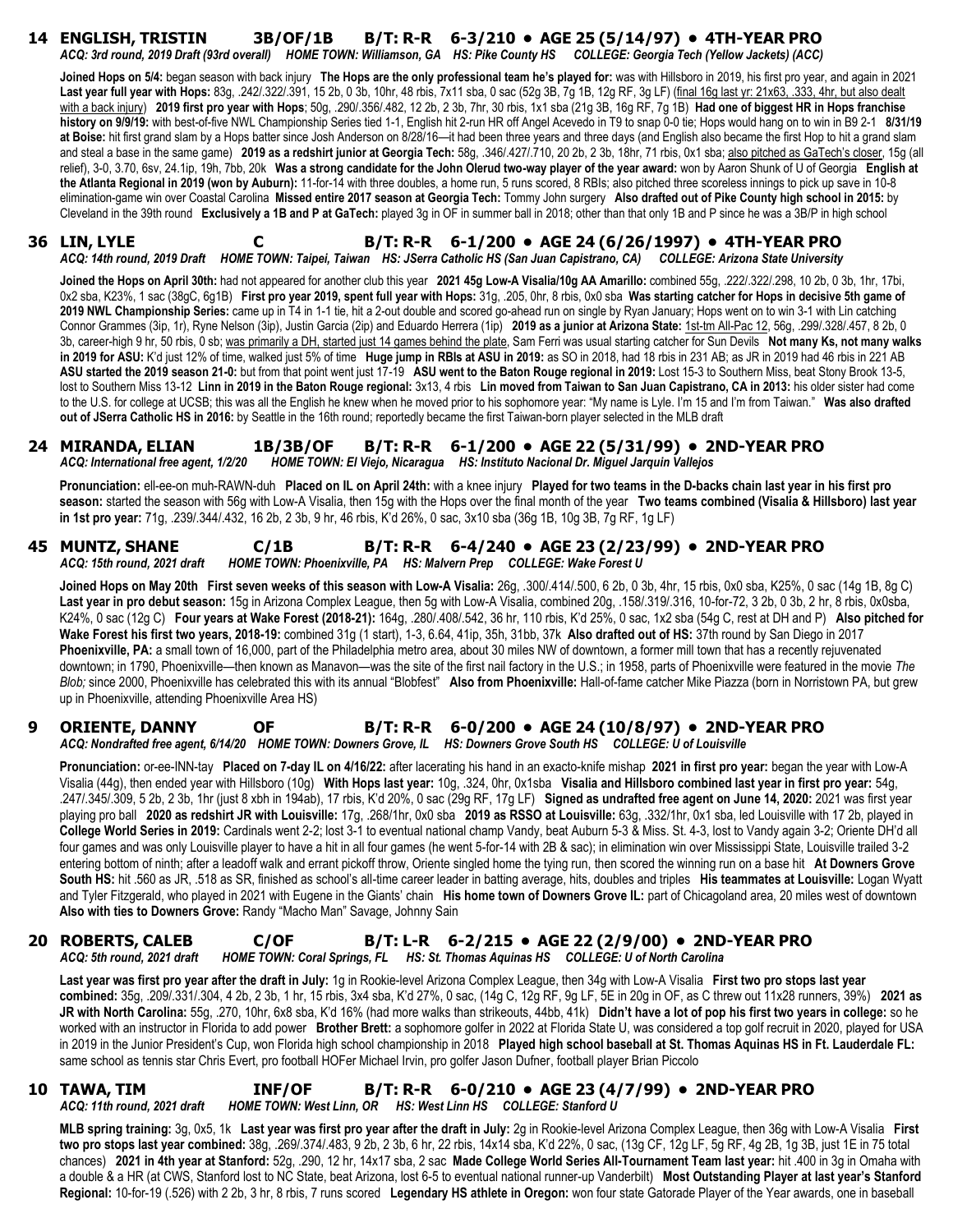(2017) and three in football; Oregonian named him the state's athlete of the year in 2017 **As a HS QB, broke state records:** for career TD passes (143) and passing yards in a season and career (11,337) **Led West Linn HS to its first-ever state football title as SR in 2016:** he threw 55 TDs that year, and just one INT **NOT a twosport athlete at Stanford:** unlike former football/baseball players at Stanford such as John Elway, former Hop Zach Hoffpauir, John Lynch, Toby Gerhart & Tyler Gaffney

#### **33 VUKOVICH, A.J. 3B B/T: R-R 6-5/225 • AGE 20 (7/20/01) • 3RD-YEAR PRO** *ACQ: 4th round, 2020 draft (119th overall) HOME TOWN: Mukwonago, WI ("muck-WAHN-uh-go") HS: East Troy HS COLLEGE: None*

**Pronunciation:** VOO-kuh-vitch **MLBpipeline rated him at the beginning of the 2022 seas:** as the D-backs' #9 prospect **MLB spring training:** 3g, 1x2, r **Joined the Hops for the final six weeks last year:** after spending the first three months of the season as Low-A Visalia's starting third baseman, his first-ever action as a pro **With the Hops last year:** 30g, .298/.315/.438, 4 2b, 2 3b, 3 hr, 20 rbis, 6x9 SBA, K23%, 0 sac (29g 3B) **Two teams combined (Visalia & Hillsboro) last year:** 92g, .272/.320/.446, 19 2b, 3 3b, 13 hr, 62 rbis, 16x20 sba, just 22bb, K'd 26%, 0 sac (83g 3B, 21E, fielding % just .895) **Was in the finals of the High School HR Derby in 2019 at Progressive Field in Cleveland:** finished second to Blaze Jordan (7HR to 6 in the finals), who entered 2022 the #7 prospect for the Red Sox **Signed for wellover slot value:** \$1.25 million, more than double the slot value of \$483,000 **Had been committed to:** U of Louisville **Basketball star at East Troy HS:** was a finalist for Wisconsin Mr. Basketball Award; averaged 28 points & 13 rebounds as SR; played varsity all four years and scored more than 2000 points in career **His home town of Mukwonago WI:** is about 35 miles SW of downtown Milwaukee, and about 90 miles NW of Chicago **He attended East Troy HS in a neighboring smaller community, rather than Mukwonago HS in his home town:** because he knew the basketball coaches at East Troy, and they had a better hoops program **Didn't play baseball for East Troy HS:** instead played club baseball for Hitters Academy in Caledonia, WI **Began working at Hitters Academy in Caledonia, WI, in eighth grade:** but not until he was drafted did he focus exclusively on baseball **While at Hitters Academy worked out with big-leaguers:** Josh Lindblom of Brewers & Gavin Lux of Dodgers **Has international experience:** played for U.S. U18 national team at baseball world cup in South Korea in 2019 **He is the first player in Baseball-Reference database:** from East Troy HS (though he played club baseball instead of playing at East Troy) **Is the fourth of five 2020 draft picks to play for Hops:** the only exception is the 3rd-rounder, LHP Liam Norris **Full name:** Aaron Jeffrey Vukovich

# **Pitchers**

#### **35 ALBRIGHT, LUKE RHP B/T: R-R 6-4/225 • AGE 22 (12/13/99) • 2ND-YEAR PRO** *ACQ: 6th round, 2021 draft HOME TOWN: Fishers, IN HS: Fishers HS ("Tigers") COLLEGE: Kent State U ("Golden Flashes") (Mid-American Conference)*

**Pro debut season last year briefly with Low-A Visalia at end of year:** 6g (all starts), 2-0, 3.47, 23.1ip, 21h, 11bb, 22k, 3hr, 1hb, 2wp, 1.37 WHIP **Last year 2nd-team All-MAC as a junior at Kent State U:** 15g (all starts), 6-4, 3.40, 82ip, 65h, 40bb, 102k, 10hr, 9hb, 7wp, 1.28 WHIP **Was 168th pick in the draft:** the highest out of Kent State since 2017 (Jake Latz, 5th round) **As a senior at Fishers HS in Indiana in 2018:** helped his team to a state title, was conference player of the year **Born exact**  same day as: Hops teammate Ryan Bliss (12/13/99) Fishers, Indiana: part of the Indianapolis metro area, northeast of downtown, originally known as "Fishers Switch" or "Fishers Station," named after Salathial Fisher, the man who platted the town; race car driver Michael Andretti has lived in Fishers, as has former Oregon Duck basketball player Chris Duarte **Pitches:** 4-seam fastball, 2-seam fastball, slider, vulcan change (his vulcan change has a narrower split than usual)

#### **39 ALCANTARA, JOSE RHP B/T: R-R 6-2/180 • AGE 22 (8/3/99) • 5TH-YEAR PRO** *ACQ: International free agent, 6/15/18 HOME TOWN: Sabana Grande de Palenque, Dominican Republic*

**Joined Hops on May 23rd With Low-A Visalia the first seven weeks of 2022:** 13g (all relief), 2-1, 4.43, 0 saves, 20.1ip, 18h, 21bb, 35k, 1hr, 2hb, 2wp, 1.9 WHIP **Last year 1st year in U.S., 3g with ACL D-backs, then 17g Low-A Visalia:** combined 20g (all relief), 3-1, 2.97, 1 save, 39.1ip, 35h, 15bb, 47k, 3hr, 4hb, 5wp, 1.27 WHIP **2019 2nd year pro, 2nd year DSL:** 13g (1 start), 1-2, 1.63, 4 saves, 27.2ip, 23h, 7bb, 32k **2018 first pro year DSL age 18:** 13g (all relief), 1-1, 6.55, 0 saves, 22ip, 29h, 10bb, 25k **His hometown, Sabana Grande de Palenque:** located on the south coast of the Dominican Republic, on the Caribbean Sea, about an hour southwest of the capitol city, Santo Domingo; has beaches popular among the locals, but it isn't considered a major tourist destination **Others from Sabana Grande de Palenque:** 1980s Giants SS Jose Uribe; longtime ML SS Juan Uribe (White Sox, Dodgers and other teams 2001-16); OF Franmil Reyes (in bigs with San Diego & Cleveland since 2018; he was the third-ever batter in Ron Tonkin Field history on June 17, 2013); and Astros RHP Framber Valdez.

#### **26 AY, BOBBY RHP B/T: R-R 6-3/200 • AGE 24 (5/28/97) • 4TH-YEAR PRO** *ACQ: 9th round, 2019 draft HOME TOWN: Trabuco Canyon, CA HS: El Toro HS COLLEGE: Cal Poly (San Luis Obispo, CA) ("Mustangs") (Big West)*

**Pronunciation:** EYE (rhymes with "my") **With Hops final two months of last season:** after spending first 10 weeks of season with Low-A Visalia **With Hops last year:** 13g (all relief), 0-1, 3.92 **Two teams combined (Visalia & Hillsboro) last year:** 26g (3 starts), 2-3, 5.04, 44.2ip, 34h, 33bb, 52k, 4hr, 4hb, 8wp… his first six outings (including all 3 of his starts) through June 13: 0-2, 9.45, 13.1ip, 15h, 10bb, 14k… then his last 20 outings beginning June 19th: 2-1, 3.16, 31.1ip, 19h, 23bb, 38k **2020:** did not pitch **2019 first pro year, full year with Missoula of Pioneer Lg:** 10g (all starts), 0-1, 4.09, 11ip, 10h, 2bb, 14k, 2hr, 1hb, 0wp **2019 as Redshirt Junior at Cal Poly…:** All Big West Conf 1st-team, 15g (all starts as the Mustangs' Saturday starter), 9-1, 3.27, 85.1ip, 82h, 35bb, 74k, 2hr, 6hb, 2wp **… largely struggled in his first three years at Cal Poly:** he was 2-8 with one save and a 5.86 ERA prior to his final year **Missed almost all of the 2018 season with a shoulder injury:** said he used the time off to sit by the coaches and listen and learn **2015 as SR at El Toro HS:** 6-0, 2.01, played in Orange County All-Star Game **Pitches:** 4-seam fastball, 2-seam fastball, change-up, cut fastball, slider

#### **16 BACKHUS, KYLE LHP B/T: L-L 6-4/190 • AGE 24 (1/31/98) • 2ND-YEAR PRO** *ACQ: Nondrafted free agent, 7/14/21 HOME TOWN: New Waverly, TX HS: Willis HS COLLEGE: Sam Houston St. U ("Bearkats")(Southland Conf.)(Huntsville, TX)*

**Pronunciation:** BACK-us **Spent final three weeks of last season with the Hops:** 2 starts, 0-0, 5.79, 9.1ip, 10h, 2bb, 9k, 0hr, 0hb, 0wp **Two teams combined (Visalia & Hillsboro) last year in pro debut season:** 7g (all starts), 2-0, 4.50, 26ip, 25h, 9bb, 24k, 1hr, 1hb, 2wp **2021 as 5th-year senior with Sam Houston State U.:** 13g (12 starts), 4-2, 3.49, 56.2 ip, 41h, 26bb, 60k, 3hr, 10hb, 3wp **Last year was his first year in weekend rotation for Bearkats:** in first four years—up through and including the shortened 2020 season—made 58 appearances, just 10 as a starter **Great start in Southland Conf title game last year:** with spot in NCAA tournament on the line, working on just 1 day of rest, he tossed a CG in a 2-1 loss, allowing 3 hits, 1ER, with no walks and 6K over 8 innings **Career numbers at Sam Houston State:** 11-8, 4.66, 3sv, 150.2 ip, 130h, 90bb, 161k, 10hr **2017 as true freshman:** started G1 of Sam Houston's first-ever NCAA Super Regional; just 2ip, allowed 1r to Florida St. **Two sports for Willis HS:** BB & BKB **Signed as a free agent days after two of his Sam Houston teammates were drafted:** OF Colton Cowser was taken in the first round—number five overall—by the Orioles, the highest pick in Southland Conf history; INF Jack Rogers went to the Reds in the 9th round **Pitches:** sinker, slider, change

#### **17 CARVER, ROSS RHP B/T: R-R 6-2/205 • AGE 22 (8/27/99) • 2ND-YEAR PRO** *ACQ: 20th round, 2021 draft HOME TOWN: Benton, AR HS: Benton HS COLL: Crowder CC ("Roughriders") / Dallas Baptist U ("Patriots") (Missouri Valley Conf)*

**Pro debut last year with Low-A Visalia:** 0-2, 4.09, 1sv, 8g (0 starts), 22ip, 21h, 11bb, 33k, 0hr, 1hb, 8wp, 1.45 WHIP **Last year as junior in second year with Dallas Baptist U:** 9g (all relief), 1-1, 6.35, 11.1ip, 11h, 4bb, 12k, 2hr, 3hb, 1wp **Two years with Dallas Baptist:** after two years at Crowder Community College in Neosho, MO **His last full season without pandemic or injury:** 2019 as SO with Crowder CC, 13g (12 starts), 8-2, 4.20, 15.8 k/9ip, just 3.3 bb/9ip **Also drafted in 2019 out of JC ball:** in 23rd round by Texas Rangers **Full name:** John Ross Carver **Pitches:** four-seam fastball, knuckle curve, slider, change… has even mix of his breaking balls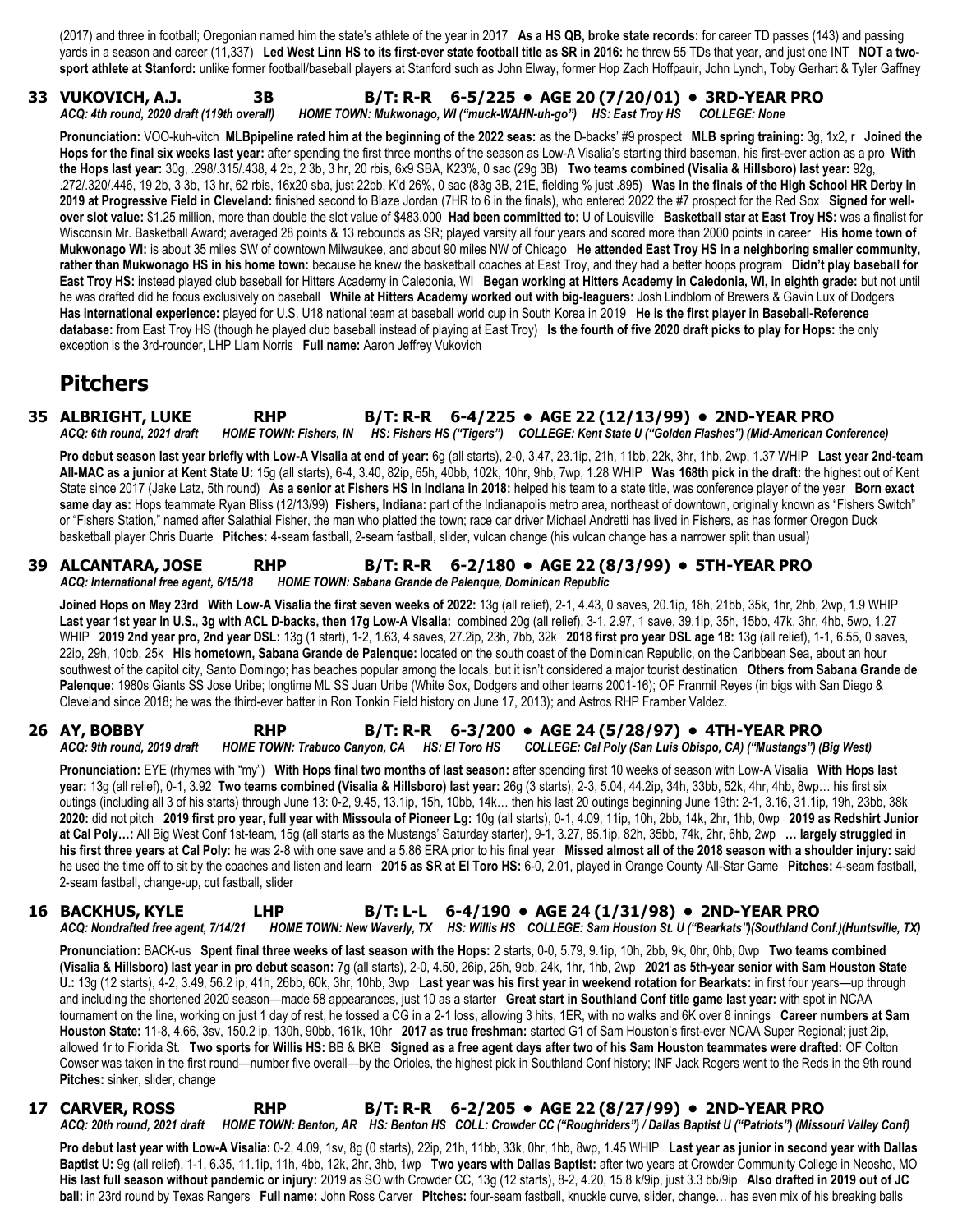| 27 FISHER, HUGH<br><b>LHP</b><br>ACQ: 10th round, 2021 draft                                                                     | HOME TOWN: Eads, TN HS: Briarcrest Christian School COLLEGE: Vanderbilt U | B/T: R-L 6-6/210 • AGE 23 (2/11/99) • 2ND-YEAR PRO                                                                                                                                                                                                                                                                                                                                                                                                                                                                                                                                                                                                                                                                                                                                                                                                                                                                                                                                                                                                                                                                                                                                                                                                                                                                                                                                                                                                                                                                 |
|----------------------------------------------------------------------------------------------------------------------------------|---------------------------------------------------------------------------|--------------------------------------------------------------------------------------------------------------------------------------------------------------------------------------------------------------------------------------------------------------------------------------------------------------------------------------------------------------------------------------------------------------------------------------------------------------------------------------------------------------------------------------------------------------------------------------------------------------------------------------------------------------------------------------------------------------------------------------------------------------------------------------------------------------------------------------------------------------------------------------------------------------------------------------------------------------------------------------------------------------------------------------------------------------------------------------------------------------------------------------------------------------------------------------------------------------------------------------------------------------------------------------------------------------------------------------------------------------------------------------------------------------------------------------------------------------------------------------------------------------------|
|                                                                                                                                  |                                                                           | Pro debut last year with Low-A Visalia: 1-1, 4.73, 2sv, 13g (0 starts), 13.1ip, 12h, 7bb, 15k, 1hr, 4hb, 2wp, 1.43 WHIP Last year as junior in fourth year with<br>Vanderbilt: 16g (all relief), 0-0, 0sv, 2.45, 11ip, 5h, 11bb, 13k, 1hr, 2hb, 3wp Vanderbilt was runner-up at College World Series last year to Mississippi State:<br>Fisher made two appearances in Omaha; he faced two batters, walking one and hitting one; didn't face Hops teammate Tim Tawa (Stanford), but did pitch with Tawa on<br>base, entering one batter after Tawa singled Missed all of the shortened 2020 season: after an elbow injury during the summer of 2019 while pitching in the Cape Cod<br>League, requiring Tommy John surgery During his absence from the mound: he decided to make a difference by mentoring younger Vanderbilt pitchers; head coach<br>Tim Corbin said he was like an older brother to his teammates Won a College World Series in 2019 with Vanderbilt: didn't pitch in Omaha that year, though he did<br>pitch in the Super Regional series win over Duke His nickname is "Fish": and, according to the Vanderbilt student newspaper, the Vanderbilt Hustler, the nickname<br>comes not from his name, but from his passion for fishing; he said fishing helped him ease his mind through the injury rehab process The third player from Vanderbilt<br>to play for the Hops: joining Dansby Swanson (with the Hops in 2015) and LHP Jared Miller (2014-15, '19) Pitches: fastball, slider, change |
| 32 FRIAS, JULIO<br><b>LHP</b><br>ACQ: In trade with Miami on 9/19/20 (details below)                                             | <b>HOME TOWN: Boca Chica, DR</b>                                          | B/T: L-L 6-2/220 • AGE 23 (6/1/98) • 8TH-YEAR PRO                                                                                                                                                                                                                                                                                                                                                                                                                                                                                                                                                                                                                                                                                                                                                                                                                                                                                                                                                                                                                                                                                                                                                                                                                                                                                                                                                                                                                                                                  |
|                                                                                                                                  |                                                                           | Was with the Hops for two months last year, mid-May to mid-July, his only pro stop in 2021: 11g (all relief), 0-1, 4.60, 1sv, 15.2ip, 10h, 16bb, 17k, 1hr, 3hb, 4wp,<br>1.66 WHIP Acquired in trade with Miami on 9/19/20: as player-to-be-named-later in 8/31/20 deal that also brought LHP Caleb Smith and RHP Humberto Mejia (who<br>both have big-league time) to D-backs in exchange for Starling Marte; Marte, in turn, had been acquired by the D-backs prior to the 2020 season in a trade for former<br>Hops Liover Peguero and Brennan Malone First 5 years as pro with Marlins: topped out at short-season A-ball Batavia in NY-Penn League in 2019 Full year with<br>Batavia in NY-Penn League in 2019: 14 starts, 5-4, 2.83, 70ip, 62h, 23bb, 73k, 1hr, 4hb, 3wp Prior to joining the Hops, his entire career in short-season baseball:<br>2 yrs Dominican Summer Lg, 2 years Gulf Coast League, 1 yr NY-Penn league His home town, Boca Chica, DR: on the southern coast, about 25 mi. east of the<br>capitol, Santo Domingo, and 25 mi. west of San Pedro de Macoris; Boca Chica is considered a party spot, with a very popular beach Pitches: fastball, change, slider                                                                                                                                                                                                                                                                                                                            |
| <b>LHP</b><br>22 FUENMAYOR, LIU<br>ACQ: International free agent, 2/16/17 HOME TOWN: Valencia, Venezuela HS: None COLLEGE: None  |                                                                           | B/T: L-L 5-11/185 • AGE 23 (2/2/99) • 6TH-YEAR PRO                                                                                                                                                                                                                                                                                                                                                                                                                                                                                                                                                                                                                                                                                                                                                                                                                                                                                                                                                                                                                                                                                                                                                                                                                                                                                                                                                                                                                                                                 |
|                                                                                                                                  |                                                                           | Pronunciation: Lou FWEN-my-or Spent final two months of last season with Hillsboro: 11g (all relief), 0-0, 1.56, 4sv, 17.1ip, 15h, 2bb, 27k, 2hr, 1hb, 1wp, 0.98<br>WHIP Became Hops' primary closer at end of last year: earned saves in 4 of his last 5 outings; his final two outings combined he retired all 9 to face him with 7k Two<br>teams combined (Visalia & Hillsboro) last year: 35g (0 starts), 0-2, 3.89, 5sv, 41.2ip, 39h, 16bb, 53k, 5hr, 3hb, 5wp 2019 split time as reliever between Rookie-<br>level Missoula (14g) and Hillsboro (5 games): at Missoula was 3-2, 2.50, 0sv, 36 ip, 31h, 15bb, 51k; with Hillsboro was 1-0, 1.23, 0sv, 7,1ip, 1h, 2bb, 7k Two<br>postseason appearances for Hops in 2019: worked one inning in South Division Series-clinching win at Salem-Keizer, allowing a solo HR to Harrison Freed; and<br>worked two-thirds of an inning in 6-0 loss in game four of NWL Championship Series at Tri-City, allowing two walks and two runs Natural right hander, only thing he<br>does with his left hand is throw baseballs. When his father found out he wanted to be a baseball player, he taught him how to throw left-handed                                                                                                                                                                                                                                                                                                                                        |
| <b>38 HERNANDEZ, KENNY</b><br><b>LHP</b><br>ACQ: International free agent, 7/6/15                                                | HOME TOWN: David, Chiriqui, Panama HS: None COLLEGE: None                 | B/T: L-L 6-1/200 • AGE 23 (6/24/98) • 7TH-YEAR PRO                                                                                                                                                                                                                                                                                                                                                                                                                                                                                                                                                                                                                                                                                                                                                                                                                                                                                                                                                                                                                                                                                                                                                                                                                                                                                                                                                                                                                                                                 |
| Randall Delgado (Delgado pitched on injury rehab for the Hops in the 2017 postseason) Pitches: 2SFB, 4SFB, CH, SL fastball 89-91 |                                                                           | Ranks on Hops' career lists at the time he joined the team on April 28th: tied for 2nd in wins with nine (Jeferson Mejia holds the record with 10); tied for 2nd in losses<br>with six (five are tied for the record with 7); 3rd in strikeouts with 108 (Ben Eckels, 117); 4th innings pitched with 109.1 (Austin Platt, 131.2); third hits allowed with 110<br>(Platt, 130); 4th earned runs with 51 (Platt, 61); and Hernandez already holds the franchise record for career home runs allowed with 17 (Blake Walston entered the<br>season with 12HR allowed, tied for second-most with Tyler mark) Began 2022 with Double-A Amarillo before coming to Hillsboro on April 28th: with Amarillo 5g (2<br>starts), 0-1, 13.00, 9ip, 20h, 7bb, 8k, 4hr, 0hb, 0wp 2021 pitched at three levels in D-backs org: w/Hops Opening Day to mid-July (10g/6 starts); then AA Amarillo until<br>Sept. 20 (13g/10 starts); then AAA Reno (1 start), combined 24g (17 starts), 5-5, 5.12, 102ip, 109h, 34bb, 88k, 17hr, 5hb, 5wp 2019 full season with Kane County of<br>Midwest League: 30g (1 start), 7-3, 1.88, 3sv, 96ip, 85h, 31bb, 83k, 1hr, 3hb, 5wp 2018 full year with Hops: 16g (5 starts), 6-3, 4.37, 68ip, 81h, 7bb, 59k Career<br>K/BB numbers: entering this year 233ip, 8k/9ip, 2.4bb/9ip Other Panamanian-born players include: Rod Carew, Carlos Lee, Ben Oglivie, and longtime D-back                                                                                                                       |
| <b>18 HILL, JAMISON</b><br><b>RHP</b><br>ACQ: Nondrafted free agent, 7/9/21                                                      | HOME TOWN: San Diego, CA HS: Rancho Bernardo HS COLLEGE: Fresno State U   | B/T: R-R 6-1/185 • AGE 23 (3/28/99) • 2ND-YEAR PRO                                                                                                                                                                                                                                                                                                                                                                                                                                                                                                                                                                                                                                                                                                                                                                                                                                                                                                                                                                                                                                                                                                                                                                                                                                                                                                                                                                                                                                                                 |
| change (uses slider more than curve)                                                                                             |                                                                           | Just two appearances last year in first season as pro (both starts in September with Low-A Visalia): 0-0, 1.29, 7ip, 4h, 2bb, 6k, 0hr, 0hb, 0wp, 0.86 WHIP Visalia,<br>where he made his pro debut last year: is just 40 miles south of where he pitched in college at Fresno State; a group of Fresno State players went to Visalia last<br>September for his pro debut Ace of the staff last year in 4th year at Fresno State, pitching in the hitter-friendly Mountain West Conf: 12g (all starts), 5-3, 5.23<br>(5th-best ERA in Mountain West), 72.1ip, 94h, 15bb, 49k, 10hr, 10hb, 7wp, 1.50 WHIP His stepdad is Garry Templeton II: his step-grandfather is the longtime MLB<br>shortstop, who played with the Cardinals and Padres from the mid-'70s to the early '90s, three-time All-Star Pitches: four-seam fastball, two-seam fastball, slider, curve,                                                                                                                                                                                                                                                                                                                                                                                                                                                                                                                                                                                                                                                 |

**31 LARSEN, DILLON LHP B/T: R-L 6-5/240 • AGE 23 (7/9/98) • 2ND-YEAR PRO** *ACQ: Minor league free agent, 5/25/22 HOME TOWN: Ellensburg, WA HS: Ellensburg HS COLL: 2 stints at D2 Central Washington U ("Wildcats") (Great Northwest Athletic Conf) (Ellensburg, WA) / Lane CC ("Titans")(Eugene, OR)/Virginia Tech*

**The Hops are his first-ever affiliated professional team:** signed as a minor league free agent by the D-backs May 7, 2022 **Made his pro debut last year:** with Lake Erie in independent Frontier Lg, 10g (5 starts), 0-1, 3.73, 31.1ip, 22h, 24bb, 37k, 1hr, 0hb, 10wp, 1.47 WHIP **Pitched at 3 colleges, including two stints at D2 Central Washington U:** as FR at CWU in 2017, as SO at Lane CC in Eugene in 2018, as JR at Virginia Tech in 2019, then back to CWU for 2020 & 2021 seasons **2021 as 5thyr SR at CWU:** 3-2, 5.56, 45.1ip, 41h, 25bb, 77k (15.3k/9ip) **6 relief appearances at D1 level w/Va Tech in 2019:** 3.1ip, 2h, 4r **2018 with Lane CC in Eugene:** 12g (9gs), 4-4, 2.98 **Played summer ball in Oregon in 2017:** with Corvallis Knights of West Coast Lg **Ellensburg, WA:** north of Yakima on I-90, 240 mi. from Hillsboro

## **23 RANDALL, SCOTT RHP B/T: R-R 6-0/180 • AGE 23 (8/3/98) • 2ND-YEAR PRO** *ACQ: 7th round, 2021 draft HOME TOWN: Rocklin, CA HS: Del Oro HS COLLEGE: Sacramento State U ("Hornets") (Western Athletic Conf)*

**Pro debut last year with Low-A Visalia:** 2-0, 0.47, 5g (2 starts), 19ip, 8h, 4bb, 23k, 0hr, 2hb, 0wp, 0.63 WHIP **2nd-team All-American as Friday night starter last year in fourth year with Sacramento State:** 14g (all starts), 7-2, 2.89, 87.1ip, 87h, 9bb, 103k, 7hr, 3hb, 2wp, 1.09 WHIP **Career numbers over four season ast Sac State:** 52g (49 starts), 24-8, 2.84 **Among Sac State's all-time leaders in:** wins (2nd, 24), starts (3rd, 49), innings pitched (3rd, 281), strikeouts (4th, 249) and ERA (7th, 2.84) **Won opening game of WAC tournament last year:** over UT Rio Grande Valley, but Sac State then lost the next two games and missed the NCAA tournament **Former Hops infielder Ricky Martinez also played at Sac State:** but they missed each other by a year; Martinez was there for one year (2017), Randall started the following season **Pitches:** fastball, curve, slider, change… the curve is his primary breaking ball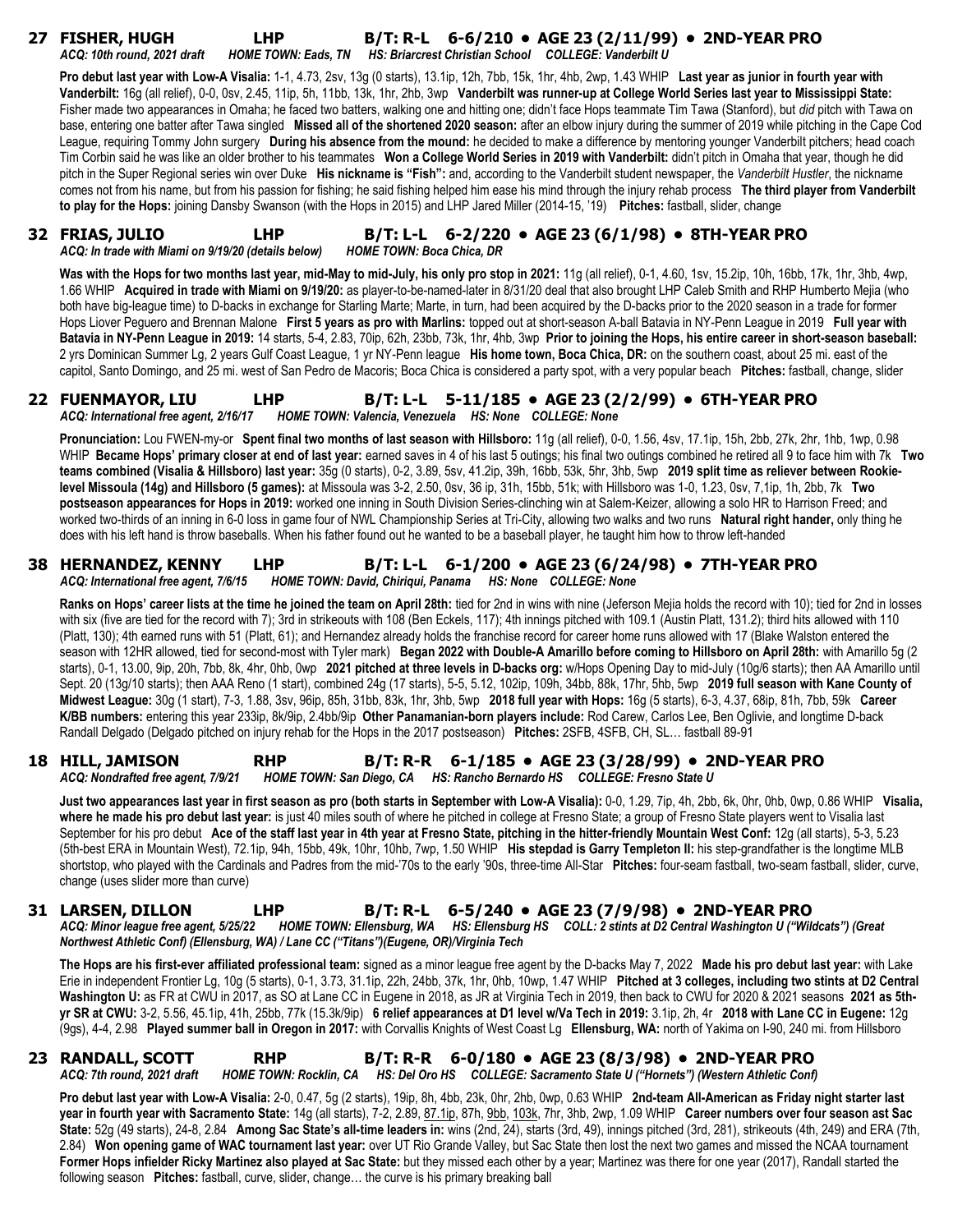# **37 SAALFRANK, ANDREW LHP B/T: L-L 6-3/245 • AGE 24 (8/18/97) • 4TH-YEAR PRO**

*ACQ: 6th round, 2019 draft HOME TOWN: Hoagland, IN HS: Heritage HS (Monroeville, IN) COLLEGE: Indiana University* 

**Hasn't pitched since his pro debut season of 2019:** when he made 7 appearances with the Hops; he was shut down in early August that year with a knee injury **Pro debut season of 2019 (1 game rookie-level Arizona League, 7 games Hops):** combined 8g (5 starts), 0-2, 3.86, 11.2ip, 6h, 3bb, 21k, 3hr, 0hb, 2wp, 0.79 WHIP **2019 as JR in final season at Indiana:** Big 10 pitcher of the year, Hoosiers' Sunday starter, 15g, 12gs, 8-1, 2.84, 73ip, 68h, 26bb, 98k, 5hr, 4hb, 11wp **3-yr career numbers for Hoosiers:** 47g, 24gs, 11-5, 3.81 **At Heritage HS in Monroeville, IN:** set school career K record with 429 in just 218 innings (17.7k per 9ip) **His home town, Hoagland IN:** 15 mi SE of Fort Wayne; at the 2010 census had a population of 821 **His high school, Heritage HS:** created in 1968 with consolidation of Hoagland and Monroeville high schools, enrollment about 800; for what it's worth, Heritage HS is 150 miles due north of Milan, IN, the HS on which the movie Hoosiers is based (although the movie gave the town the fictitious name Hickory) **Signing bonus:** reported \$225k **Pitches:** sinker, curve, change (may work in a four-seam fastball)

#### **30 SANTAMARIA, JOSE RHP B/T: R-R 6-2/210 • AGE 23 (11/26/98) • 5TH-YEAR PRO** *ACQ: International free agent, 4/23/18 HOME TOWN: Villa Altagracia, DR*

**Was with the Hops on opening day this year:** was placed on development list on April 18th, rejoined club on May 1; has not appeared for another team this year **Joined Hops final two weeks last yr:** 2g relief, 1-0, 2.2ip, 2h, 3r, 2er, 1bb, 1k **Two teams (Visalia & Hillsboro) combined last yr:** 22g (all relief), 2-2, 5.23, 32.2ip, 34h, 11bb, 27k, 3hr, 4hb, 7wp **All previous action prior to last year was in the Dominican Summer Lg:** 2018 & 2019, combined 19 appearances (all relief), 1-2, 1.82, 34.2ip, 25h, 10bb, 35k **His hometown, Villa Altagracia:** about 45 min by car NW of Dominican capital of Santo Domingo; an inland city with a population of 170,000

#### **15 SULLIVAN, COLLIN RHP B/T: R-R 6-1/210 • AGE 24 (9/19/97) • 2ND-YEAR PRO** *ACQ: Nondrafted free agent, 7/17/21 HOME TOWN: Randolph, MA HS: Cardinal Spellman HS COLLEGE: U of South Florida ("Bulls") (American Conf)*

**Placed on IL on 5/26:** with fractured finger **Joined Hops for final month last year:** 4g (all starts), 2-2, 8.79, 14.1ip, 17h, 4bb, 14k, 1hr, 0hb, 1wp, 1.47 WHIP **Before being promoted to Hops last year, began pro career with two outings at Low-A Visalia:** 2g (1 start), 9.2ip, 2h, 2r, 0er, 0bb, 8k, 0hr, 0hb, 0wp **Signed by D-backs as nondrafted free agent on 7/17/21:** after his redshirt senior season at the U of South Florida **2021 as redshirt senior at South Florida:** 17g (16 starts), 3-4, 4.07, 1 CG shutout, 79.2ip, 90h, 16bb, 90k, 8hr, 2hb, 4wp **5-year career at South Florida:** 59g (50 starts), 11-13, 4.21, 260.2ip, 249h, 107bb, 275k, 20hr **Feb of 2020 had a 14-strikeout game:** against Northwestern **Drafted out of HS in 2016:** in the 29th round by the San Diego Padres **Also played basketball in high school:** as sophomore, came off the bench to hit four three-pointers in a Massachusetts state title game victory **Full name:** Collin Paul Theodore Sullivan

#### **21 TINEO, MARCOS RHP B/T: R-R 6-1/180 • AGE 25 (3/14/97) • 6TH-YEAR PRO** *ACQ: International free agent, 2/15/17 HOME TOWN: San Cristobal, D.R. HS: Liceo Nocturno Jose Joaquin Perez COLLEGE: None*

**Pronunciation:** tih-NAY-oh **Spent a month with the Hops last year:** joined team August 2nd, 4 starts, 2-1, 3.04, 23.2ip, 21h, 8bb, 21k, 3hr, 1hb, 7wp **Prior to joining Hops last year was with Low-A Visalia:** worked in long relief until joining the starting rotation his last two outings, 16g (2 starts), 2-4, 5.51, 50.2ip, 60h, 18bb, 71k, 6hr, 8hb, 4wp, 1.54 WHIP; his last outing was his best on July 29th at Stockton, 6.2ip, 4h, 2r (both earned), 0bb, season-high 10k **Selected for the 2019 Northwest League midseason and year-end All-Star teams:** spent the full year with the Hops, 15g (8 starts), going 6-4, 3.38, 66.2ip, 62h, 19bb, 66k, 1hr **Made one postseason appearance for the 2019 Hops:** started game 4 of NWL championship series, a 6-0 hops loss: 3.2ip, 6h, 2r (both earned), 1bb, 1k; allowed HR to Matthew Acosta **2018 2nd pro year full season with Missoula of Pioneer League:** 12g (all starts), 1-2, 3.00, 57ip, 53h, 12bb, 40k, 3hr, 2hb **Steady progression:** all of 2017 in Dominican Summer League, all of 2018 in Pioneer League, all of 2019 in short-season A-ball, started last year at Low-A, finished at High-A **Pitches:** fastball, curve, change, slider… fastball 91-93… curve has one of highest spin-rates in D-backs chain… needs good change so curve is not over-used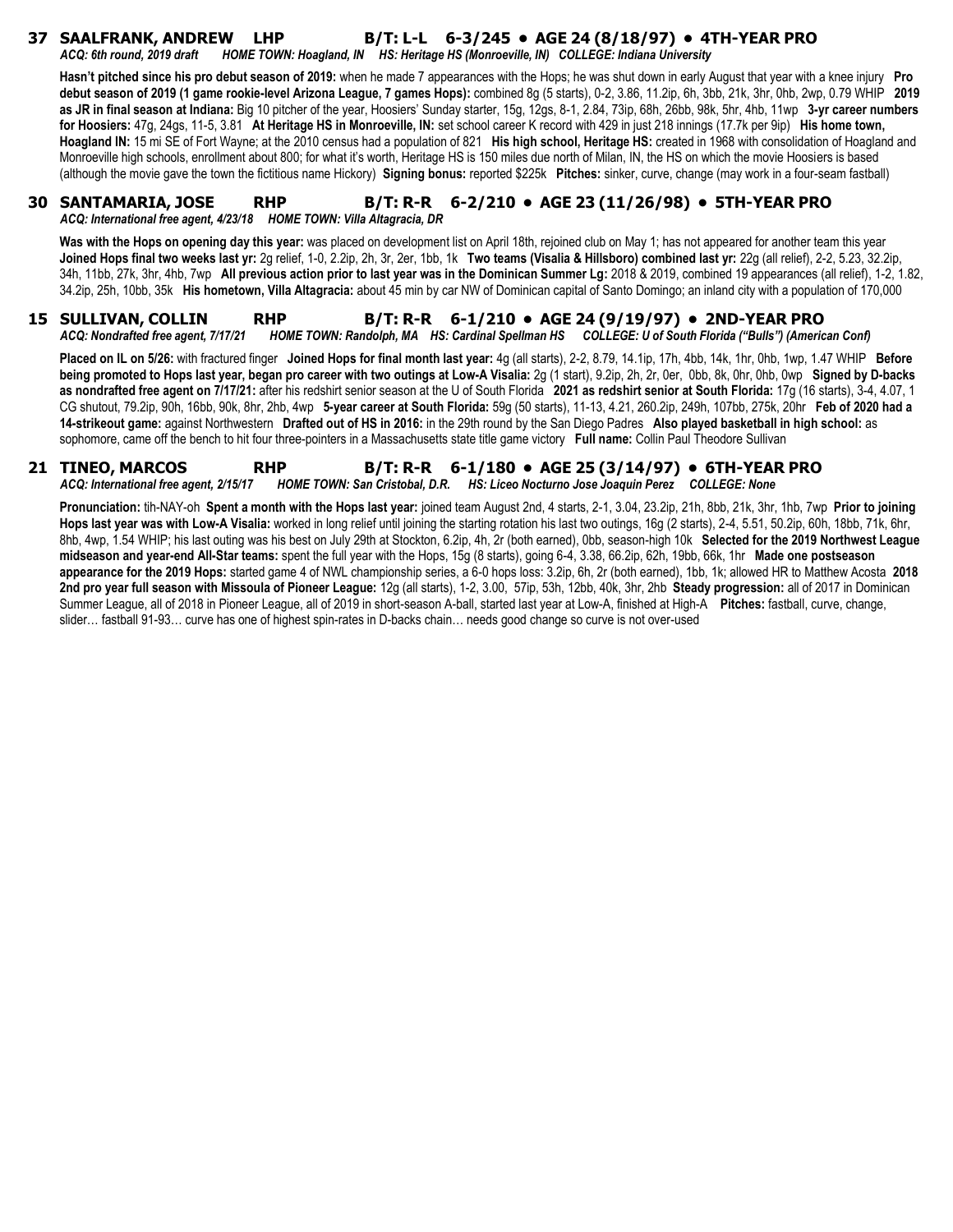| Hillsboro Hops 2022 Game-By-Game Results and Notes |                                      |        |                               |                                |                                  |                               |                                 |                                |                      |                              |                     |                        |                                   |                  |                                          |                               |                       |              |                |                                                                                                                       |
|----------------------------------------------------|--------------------------------------|--------|-------------------------------|--------------------------------|----------------------------------|-------------------------------|---------------------------------|--------------------------------|----------------------|------------------------------|---------------------|------------------------|-----------------------------------|------------------|------------------------------------------|-------------------------------|-----------------------|--------------|----------------|-----------------------------------------------------------------------------------------------------------------------|
|                                                    | <b>OPP</b>                           |        | <b>W/L SCORE</b>              | $\mathsf{R}$                   |                                  | <b>HOPS</b><br>$H$ E          | L                               | R                              | H E                  | <b>OPPONENT</b>              |                     | <b>REC POS</b>         |                                   | GB/<br><b>GA</b> | <b>WINNER</b>                            | <b>LOSER</b>                  | <b>SAVE</b>           | TIME         | <b>ATT</b>     | <b>NOTES</b>                                                                                                          |
| 4/08                                               | T-C                                  |        | 4-5                           | 4                              | $\sqrt{5}$                       | $\boldsymbol{0}$              | $\infty$                        | 5                              | $\overline{7}$       | $\boldsymbol{0}$             | 8                   | $0 - 1$                | T <sub>4</sub>                    | $-1.0$           | D. Donovan                               | A. Pope*                      | E. Guzman             | 3:02         |                | 3,397 Hops issue 6bb (3 score), go 0x10 risp.                                                                         |
| 4/09                                               | T-C                                  | L      | $3-6$                         | 3                              | 3                                | $\overline{2}$                | 5                               | 6                              | $\boldsymbol{6}$     | $\mathbf{1}$                 | $\boldsymbol{8}$    | $0 - 2$                | $6\,$                             | $-2.0$           | N. Jones                                 | H. Fisher*                    | <b>B.</b> Dufault     | 3:03         |                | 1,556 Hops lead 3-1, in T8: 2bb, hbp, 3 soft 1b=5r.                                                                   |
| 4/10<br>4/12                                       | T-C<br>Evt                           | W      | $0 - 3$<br>$4 - 3$            | $\mathbf{0}$<br>$\overline{4}$ | $\overline{4}$<br>$\overline{7}$ | $\mathbf 0$<br>$\mathbf{1}$   | 11<br>$\overline{7}$            | 3<br>3                         | 9<br>12              | $\pmb{0}$<br>$\overline{5}$  | 3<br>10             | $0 - 3$<br>$1 - 3$     | $6\phantom{1}6$<br>$\overline{5}$ | $-3.0$<br>$-3.0$ | D. King<br>J. Rice*                      | M. Tineo*<br>J. Bayless       | N. Burns              | 2:31<br>3:00 | 1,556          | Hops 0x10 RISP, 1x21 RISP in series<br>851 Coursey 2B in B9 = walkoff on frigid night.                                |
| 4/13                                               | Evt                                  | W      | $8-2$                         | 8                              | 13                               | $\mathbf 1$                   | 9                               | $\overline{2}$                 | $\overline{4}$       | $\mathbf{1}$                 | 9                   | $2 - 3$                | 5                                 | $-2.0$           | H. Fisher*                               | B. Pall                       |                       | 3:01         |                | 847 6-r B7 snaps 2-2 tie; Evt 2x19 RISP in ser.                                                                       |
| 4/14                                               | Evt                                  | L      | $0-5$                         | 0                              | 5                                | $\pmb{0}$                     | 8                               | 5                              | 11                   | $\pmb{0}$                    | 12                  | $2 - 4$                | T <sub>5</sub>                    | $-2.5$           | I. Campbell                              | J. Hill                       | E. Johnson            | 2:53         | 861            | Noelvi Marte 1st-ever IPHR vs. Hops.                                                                                  |
| 4/15<br>4/16                                       | Evt<br>Evt                           | W<br>W | $2 - 1$<br>$3-2(10)$          | $\overline{2}$<br>3            | $\sqrt{5}$<br>6                  | $\pmb{0}$<br>$\boldsymbol{0}$ | $\sqrt{7}$<br>5                 | $\mathbf{1}$<br>$\overline{2}$ | 5<br>$\overline{c}$  | $\pmb{0}$<br>$\pmb{0}$       | 3<br>8              | $3-4$<br>$4 - 4$       | $\overline{4}$<br>$\overline{4}$  | $-2.0$<br>$-1.5$ | J. Frias*<br>A. Pope*                    | <b>B.</b> McGuigan<br>K. Hill |                       | 2:18         | 1,439          | Vukovich 1b in B8 scores Bliss; Hops P 0bb.<br>2:43e 1,376 Curpa 1B B10 = 2nd walkoff of yr; Evt just 2h.             |
| 4/17                                               | Evt                                  | W      | $13-1$                        |                                | 1312                             | $\mathbf{0}$                  | $\overline{4}$                  | 1                              | 3                    | $\mathbf 1$                  | $\overline{4}$      | $5-4$                  | $\overline{2}$                    | $-1.5$           | L. Albright                              | J. Joyce                      |                       | 2:03         |                | 1,363 Tawa 4x5, Hops W5 in series 1st x at High-A.                                                                    |
| 4/19                                               | @Spo                                 | L      | $5 - 7$                       | 5                              | 9                                |                               | 4                               |                                | 12                   | 0                            | 6                   | $5-5$                  | 4                                 | $-1.5$           | A. Kitchen                               | J. Frias*                     | S. Lackey             | 2:14         |                | 1,422 Hops tie franchise record w/4HR in loss                                                                         |
| 4/20<br>4/21                                       | @Spo<br>@Spo                         | L<br>W | $0 - 2$<br>$6-5$              | 0<br>6                         | 6<br>9                           | 0<br>$\mathbf{1}$             | 5<br>$\overline{7}$             | 2<br>5                         | 10<br>$\mathbf 5$    | 0<br>$\mathbf{1}$            | 8<br>4              | $5-6$<br>$6-6$         | T <sub>4</sub><br>4               | $-2.0$<br>$-1.5$ | M. Ruff<br>J. Rice*                      | R. Carver<br>S. Lackey        | L. Taggart            | 2:02<br>2:32 |                | 1,697 Hops shut out for 3rd time in 11g this yr<br>1,523 Down 5-2 into T7; Vukovich 4sb ties team rec                 |
| 4/22                                               | @Spo                                 | L      | $3 - 7$                       | 3                              | 6                                | $\sqrt{2}$                    | 3                               | 7                              | 8                    | 0                            | 10                  | $6 - 7$                | T <sub>3</sub>                    | $-3.0$           | W. Ethridge                              | H. Fisher*                    |                       | 2:15         | 2,852          | Spo 5 in B7 to erase 3-2 deficit                                                                                      |
| 4/23<br>4/24                                       | @Spo<br>@Spo                         | L<br>W | $1 - 3$<br>$11-9$             | 1                              | 3<br>11 15                       | $\mathbf{1}$<br>0             | 5<br>8                          | 3<br>9                         | $\overline{7}$<br>11 | $\mathbf{1}$<br>$\mathbf{1}$ | $\sqrt{3}$<br>3     | $6 - 8$<br>$7 - 8$     | $\mathbf 5$<br>T <sub>4</sub>     | $-3.0$<br>$-2.0$ | J. Rock<br>A. Saalfrank*                 | D. Olivero                    | L. Taggart<br>A. Pope | 1:53<br>2:37 | 2,192          | 3,505 Hops just 3h; shortest gm franch hist by 6 min                                                                  |
| 4/26                                               | Van                                  | L      | $0-6$                         | $\mathbf 0$                    | 3                                | $\overline{2}$                | 10                              | 6                              | $\overline{7}$       | $\mathbf{1}$                 | 5                   | $7 - 9$                | $\sqrt{5}$                        | $-3.0$           | S. Robberse                              | T. Propst<br>S. Randall       |                       | 2:20         | 921            | Down 5-2 & 7-6, Hops rally for win<br>Hops 0x7 risp, shut out 4th time in 16g.                                        |
| 4/27                                               | Van                                  | W      | $7-6(11)$                     |                                | 7 <sub>12</sub>                  | $\mathbf{1}$                  | 12                              | 6                              | $\bf 8$              | 3                            | 9                   | $8-9$                  | 5                                 | $-2.0$           | A. Pope*                                 | W. McAffer                    |                       |              |                | 3:13e 1,080 Vuk. rbi grounder wins it; Pope 0r T10 & T11.                                                             |
| 4/28<br>4/29                                       | Van<br>Van                           |        | $W$ 9-8 (10)<br>Rained out    |                                | 9 10                             | $\overline{2}$                | 10                              | 8                              | 8                    | $\overline{2}$               | 11                  | $9-9$                  | T <sub>4</sub><br>5               | $-1.0$<br>$-1.0$ | J. Rice*                                 | J. Concepcion                 |                       |              |                | 3:29e 1,228 Down 6-0 to B4; BLBB in B9 to tie, W on Mueller E9.                                                       |
| 4/30                                               | Van-1                                | W      | $5-0(7)$                      | 5                              | 6                                | $\boldsymbol{0}$              | 6                               | 0                              | 4                    | 3                            | 7                   | $10-9$                 | T <sub>2</sub>                    | $-0.5$           | <b>B.</b> Walston                        | C. Dallas                     |                       |              | 1:42 $s$ ----- | Cancelled at 2PM, rains hard during game window<br>Hops 3UER; Walston 5ip, 2h, 1bb, 10k.                              |
| 4/30                                               | $Van-2$                              | W      | $2-1(8)$                      | $\overline{2}$                 | $\overline{4}$                   | $\mathbf 0$                   | 5                               | $\mathbf{1}$                   | 4                    | $\boldsymbol{0}$             | 3                   | $11-9$                 | T1                                | ----             | A. Pope*                                 | T. Ruwe                       |                       |              | 1:54se2,055    | Curpa 2B in B8 5th walkoff of month!.                                                                                 |
| 5/01<br>5/04                                       | Van<br>@Eug                          |        | $0 - 7$<br>$6 - 7$            | $\mathbf{0}$                   | -1<br>6 11                       | 2<br>0                        | $\mathbf{1}$<br>7               | $\overline{7}$                 | 10<br>5              | $\mathbf{0}$<br>0            | 8<br>4              | $11 - 10$<br>$11 - 11$ | T <sub>2</sub><br>T <sub>3</sub>  | $-0.5$<br>$-1.5$ | T. Palmer<br><b>B.</b> Crawford          | L. Albright<br>K. Backhus*    | A. Melean             | 2:17         |                | 1,629 Hops new franchise-low 1 hit; 5th x shut out.                                                                   |
| 5/05                                               | @Eug                                 | L      | Rained out                    |                                |                                  |                               |                                 |                                |                      |                              |                     |                        | T <sub>3</sub>                    | $-1.5$           |                                          |                               | N. Avila              | 2:20         |                | 2,008 Hops lose 4-0 lead; Eug 4hr; Hops 2r in T9, fall short.                                                         |
| 5/06                                               | @Eug                                 | L      | $0 - 1$                       | 0                              | 4                                | 0                             | 8                               |                                |                      | 0                            | 6                   | $11-12$                | T4                                | $-2.5$           | <b>B.</b> Standlee                       | J. Frias*                     | N. Avila              | 2:16         |                | 783 1b in B8 only hit for Eug, doesn't factor in run                                                                  |
| 5/07<br>5/07                                       | @Eug-1 W<br>@Eug-2 W                 |        | $3-2$<br>$4 - 3$              | 3<br>4                         | 6<br>8                           | 0<br>0                        | 3<br>6                          | $\overline{\mathbf{c}}$<br>3   | 8<br>6               | $\overline{c}$<br>0          | 8<br>6              | 12-12 T3<br>13-12 T2   |                                   | $-2.0$<br>$-1.5$ | H. Fisher*<br>M. Tineo*                  | N. Morreale<br>R. Rodriguez   | A. Pope<br>J. Rice    | 1:52s        |                | ----- Brickhouse 2-out 2b in 7 scores go-ahead run<br>2:10s 2,0272nd DHDR sweep in 8 days; Miranda HR & 2B            |
| 5/08                                               | @Eug                                 |        | $5-10(8)$                     | 5                              | 5                                | $\overline{2}$                | 8                               | 10                             | 9                    | 1                            | 6                   | $13-13$                | 4                                 | $-2.5$           | J. Wong                                  | B. Ay*                        |                       | 2:30r        |                | 959 Hops lead 4-0 to B6; rained out after T8                                                                          |
| 5/10                                               | Spo                                  | W      | $5-0$                         | $5\,$                          | $\overline{7}$                   | $\mathbf 0$                   | $\overline{c}$                  | $\mathbf 0$                    | $\overline{4}$       | $\overline{2}$               | $\sqrt{5}$          | 14-13 T3               |                                   | $-1.5$           | S. Randall                               | M. Ruff                       |                       | 1:42         |                | 1,017 Randall 7ip, 4h, 0r; fastest gm Hops hist. by 11 min                                                            |
| 5/11<br>5/12                                       | Spo<br>Spo                           | L      | $0 - 10$<br>Rained out        | $\mathbf 0$                    | $\mathbf{1}$                     | 3                             | 8                               | 10                             | 8                    | $\mathbf{1}$                 | 8                   | 14-14                  | $\overline{4}$<br>T <sub>3</sub>  | $-2.5$<br>$-2.5$ | T. Locey                                 | M. Tineo                      |                       | 2:42         | 1,107          | 7th time shut out; 2nd time in 8g just 1 hit                                                                          |
| 5/13                                               | Spo                                  | W      | $4-1(7)$                      | 4                              | 5                                | $\mathbf{1}$                  | $\overline{\mathbf{c}}$         | 1                              | 3                    | $\overline{2}$               | $\overline{2}$      | $15-14$                | 3                                 | $-1.5$           | R. Carver                                | E. Shawver                    |                       |              |                | 1:46r 1,654 Carver rain-shortened 7-inn CG, 1bb, 10k                                                                  |
| 5/14                                               | Spo-1                                | W      | $4-0(7)$                      | 4                              | 4                                | $\mathbf{1}$                  | 6                               | 0                              | $\sqrt{2}$           | $\overline{\mathbf{c}}$      | $\sqrt{5}$          | 16-14                  | $\overline{\mathbf{3}}$           | $-1.0$           | J. Hill                                  | J. Rock                       |                       | 1:46s        |                | ----- All 4 Hops runs unearned; Jamison Hill 5ip, 1h                                                                  |
| 5/14<br>5/15                                       | Spo-2<br>Spo                         |        | $W$ 2-1 $(7)$<br>$W$ 3-2 (10) | $\overline{\mathbf{c}}$<br>3   | $5\phantom{.0}$<br>9             | $\pmb{0}$<br>$\mathbf{1}$     | $\mathsf{3}$<br>$6\phantom{1}6$ | $\mathbf{1}$<br>$\overline{2}$ | $\sqrt{3}$<br>5      | $\sqrt{2}$<br>$\mathbf{0}$   | $\sqrt{3}$<br>9     | 17-14 T1<br>18-14 T1   |                                   | ----<br>----     | L. Albright<br>L. Fuenmayor*L. Taggart   | W. Ethridge                   |                       | 2:27         |                | 1:30s 3,115 Luke Albright 6ip, 3h, 1r3rd str. Sat. DH sweep<br>2,650 Fuenmayor Or in T10, Enriquez 1b & Vukov. SF B10 |
| 5/17                                               | @Evt                                 |        | ppd-Covid 19                  |                                |                                  |                               |                                 |                                |                      |                              |                     |                        | 1                                 | $+0.5$           |                                          |                               |                       |              |                |                                                                                                                       |
| 5/18<br>5/19                                       | @Evt<br>@Evt                         | L<br>L | $2 - 3$<br>$1-6$              | 2<br>1                         | 2<br>5                           | 1<br>1                        | 5<br>8                          | 3<br>6                         | 7<br>6               | 1<br>0                       | 11<br>5             | 18-15 T1<br>18-16      | T3                                | ----<br>$-0.5$   | J. Bayless<br>J. Mercedes                | J. Frias*<br>J. Hill          | K. Hill               | 2:30<br>2:14 | 1,099<br>768   | Two BB in B7 lead to tying & go-ahead runs<br>2nd time Tawa HR 1st pitch of gm is only Hops run                       |
| 5/20                                               | @Evt                                 | L      | $5 - 7$                       | 5                              | 5                                | $\overline{2}$                | 9                               | 7                              | 9                    | $\mathsf 3$                  | $\overline{7}$      | 18-17                  | 4                                 | $-1.0$           | B. Perez                                 | L. Fuenmayor* L. Hunter       |                       | 2:29         | 1,578          | Andy Thomas 2-r HR in B7 snaps 5-5 tie                                                                                |
| 5/21                                               | @Evt                                 | L      | $4-9$                         |                                | 4 10                             | $\mathbf{1}$                  | 11                              | 9                              | 10                   | 0                            | 5                   | 18-18 T4               |                                   | $-2.0$           | M. Mokma                                 | K. Hernandez                  |                       | 2:29         | 2,388          | Everett 3-run innings in 4th and 5th                                                                                  |
| 5/22<br>5/24                                       | @Evt<br>Van                          | W      | $3 - 8$<br>$3-2$              | 3<br>3                         | 7<br>$\overline{4}$              | 0<br>$\pmb{0}$                | 7<br>$\overline{2}$             | 8<br>$\overline{c}$            | 9<br>$\overline{4}$  | 0<br>$\pmb{0}$               | 6<br>$\overline{4}$ | 18-19<br>$19-19$       | 5<br>T <sub>3</sub>               | $-3.0$<br>$-3.0$ | <b>B.</b> Miller<br>J. Alcantara*        | M. Tineo<br>J. Burnette       |                       | 2:22<br>1:56 | 2,349          | Hops, shorthanded all series by Covid, get swept<br>1,203Down 2-0 w/1 out B9, Tawa 3-r 2b; 7th walkoff                |
| 5/25                                               | Van                                  | W      | $12 - 8$                      |                                | 12 13 2 10                       |                               |                                 |                                | 8 11                 | 3 <sub>10</sub>              |                     | $20-19$                | $\overline{2}$                    | $-3.0$           | L. Fuenmayor* C. Dallas                  |                               |                       | 2:52         |                | 1,272English, Brickhouse 3-r HRs; Hops build 12-0 lead                                                                |
| 5/26                                               | Van (6:35p)                          |        |                               |                                |                                  |                               |                                 |                                |                      |                              |                     |                        |                                   |                  |                                          |                               |                       |              |                |                                                                                                                       |
| 5/27<br>5/28                                       | Van (6:35p)<br>Van (6:35p)           |        |                               |                                |                                  |                               |                                 |                                |                      |                              |                     |                        |                                   |                  |                                          |                               |                       |              |                |                                                                                                                       |
| 5/29                                               | Van (1:05p)                          |        |                               |                                |                                  |                               |                                 |                                |                      |                              |                     |                        |                                   |                  |                                          |                               |                       |              |                |                                                                                                                       |
| 5/31                                               | @T-C (6:30p)                         |        |                               |                                |                                  |                               |                                 |                                |                      |                              |                     |                        |                                   |                  |                                          |                               |                       |              |                |                                                                                                                       |
| 6/01<br>6/02                                       | @T-C (6:30p)<br>$@T-C(6:30p)$        |        |                               |                                |                                  |                               |                                 |                                |                      |                              |                     |                        |                                   |                  |                                          |                               |                       |              |                |                                                                                                                       |
| 6/03                                               | @T-C (6:30p)                         |        |                               |                                |                                  |                               |                                 |                                |                      |                              |                     |                        |                                   |                  |                                          |                               |                       |              |                |                                                                                                                       |
| 6/04<br>6/05                                       | @T-C (6:30p)<br>@T-C (6:30p)         |        |                               |                                |                                  |                               |                                 |                                |                      |                              |                     |                        |                                   |                  |                                          |                               |                       |              |                |                                                                                                                       |
| 6/07                                               | Evt (7:05p)                          |        |                               |                                |                                  |                               |                                 |                                |                      |                              |                     |                        |                                   |                  |                                          |                               |                       |              |                |                                                                                                                       |
| 6/08                                               | Evt (7:05p)                          |        |                               |                                |                                  |                               |                                 |                                |                      |                              |                     |                        |                                   |                  |                                          |                               |                       |              |                |                                                                                                                       |
| 6/09                                               | Evt (1:05p)<br>6/10 Evt (7:05p)      |        |                               |                                |                                  |                               |                                 |                                |                      |                              |                     |                        |                                   |                  |                                          |                               |                       |              |                |                                                                                                                       |
| 6/11                                               | Evt (7:05p)                          |        |                               |                                |                                  |                               |                                 |                                |                      |                              |                     |                        |                                   |                  |                                          |                               |                       |              |                |                                                                                                                       |
| 6/12                                               | Evt (1:05p)                          |        |                               |                                |                                  |                               |                                 |                                |                      |                              |                     |                        |                                   |                  |                                          |                               |                       |              |                |                                                                                                                       |
| 6/14<br>6/15                                       | @Spo (6:35p)<br>@Spo (6:35p)         |        |                               |                                |                                  |                               |                                 |                                |                      |                              |                     |                        |                                   |                  |                                          |                               |                       |              |                |                                                                                                                       |
|                                                    | $6/16$ @Spo (6:35p)                  |        |                               |                                |                                  |                               |                                 |                                |                      |                              |                     |                        |                                   |                  |                                          |                               |                       |              |                |                                                                                                                       |
|                                                    | 6/17 @Spo (6:35p)                    |        |                               |                                |                                  |                               |                                 |                                |                      |                              |                     |                        |                                   |                  |                                          |                               |                       |              |                |                                                                                                                       |
| 6/19                                               | 6/18 @Spo (6:35p)<br>@Spo (1:05p)    |        |                               |                                |                                  |                               |                                 |                                |                      |                              |                     |                        |                                   |                  |                                          |                               |                       |              |                |                                                                                                                       |
| 6/21                                               | Van (7:05p)                          |        |                               |                                |                                  |                               |                                 |                                |                      |                              |                     |                        |                                   |                  |                                          |                               |                       |              |                |                                                                                                                       |
| 6/22<br>6/23                                       | Van (7:05p)<br>Van (7:05p)           |        |                               |                                |                                  |                               |                                 |                                |                      |                              |                     |                        |                                   |                  |                                          |                               |                       |              |                |                                                                                                                       |
|                                                    |                                      |        |                               |                                |                                  |                               |                                 |                                |                      |                              |                     |                        |                                   |                  | <b>End of First Half of Split Season</b> |                               |                       |              |                |                                                                                                                       |
|                                                    | 6/24 Van (7:05p)<br>6/25 Van (7:05p) |        |                               |                                |                                  |                               |                                 |                                |                      |                              |                     |                        |                                   |                  |                                          |                               |                       |              |                |                                                                                                                       |
|                                                    | 6/26 Van (1:05p)                     |        |                               |                                |                                  |                               |                                 |                                |                      |                              |                     |                        |                                   |                  |                                          |                               |                       |              |                |                                                                                                                       |

**Bold type:** Hops pitcher / sellout crowd at home **\*** Hops' pitcher's W or L in relief role Next to time of game: **e** = extra innings; **s** = 7-inning game; **r** = rain-shortened game